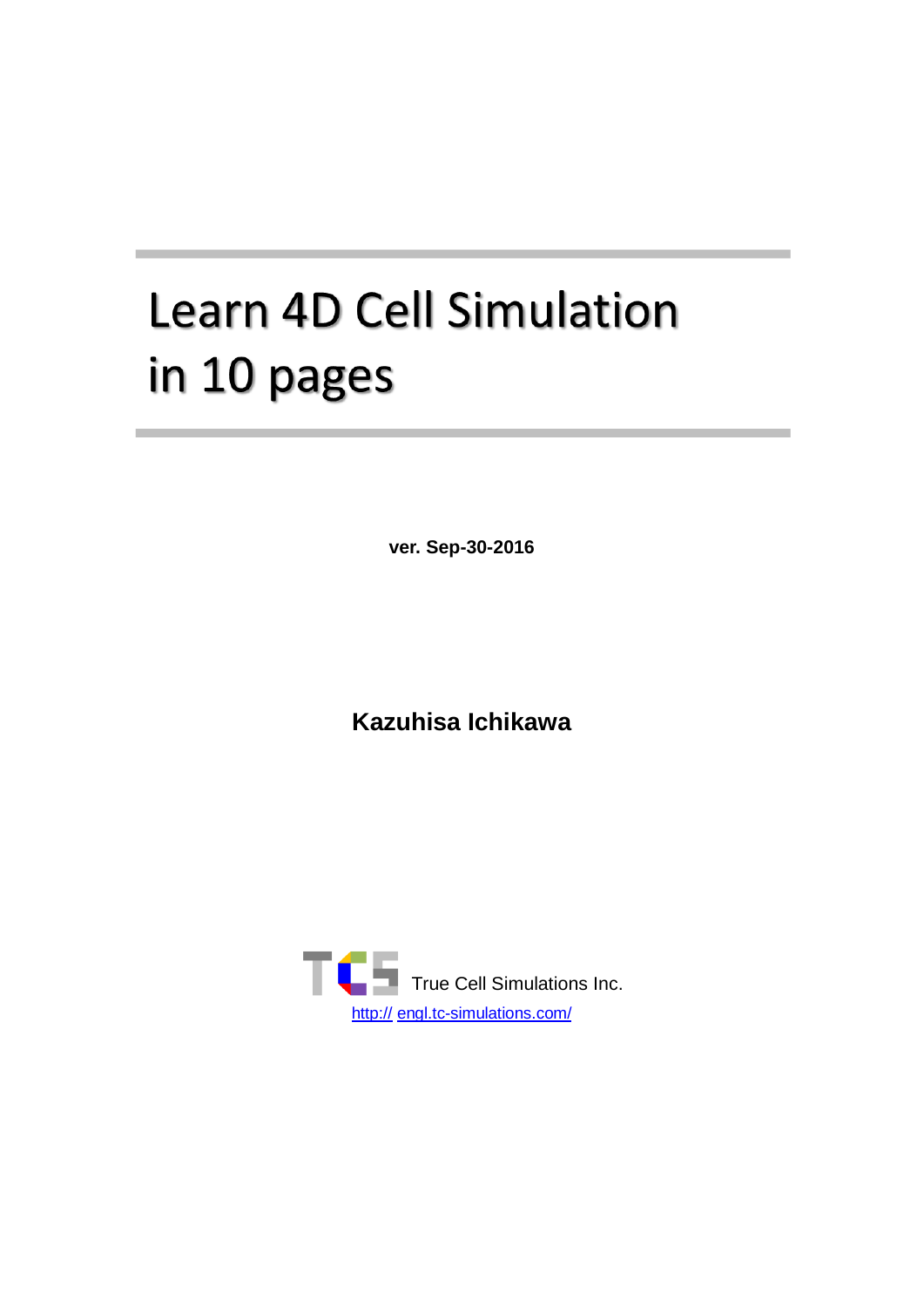#### True Cell Simulations Inc. Tokyo Japan

#### ⓒ True Cell Simulations 2016

This work is subjected to copyright. AII rights are reserved by True cell Simulations Inc., whether the whole or part of the material is concerned, specifically the rights of translation, reprinting, reuse of illustrations, recitation, broadcasting, reproduction on microfilms or in any other physical way, and transmission or information storage and retrieval, electronic adaptation, computer software, or by similar or dissimilar methodology now known or hereafter developed. The use of general descriptive names, registered names, trademarks, service marks, etc. in this publication does not imply, even in the absence of a specific statement, that such names are exempt from the relevant protective laws and regulations and therefore free for general use. The publisher, the authors and the editors are safe to assume that the advice and information in this book are believed to be true and accurate at the date of publication. Neither the publisher nor the authors give a warranty, express or implied, with respect to the material contained herein or for any errors or omissions that may have been made.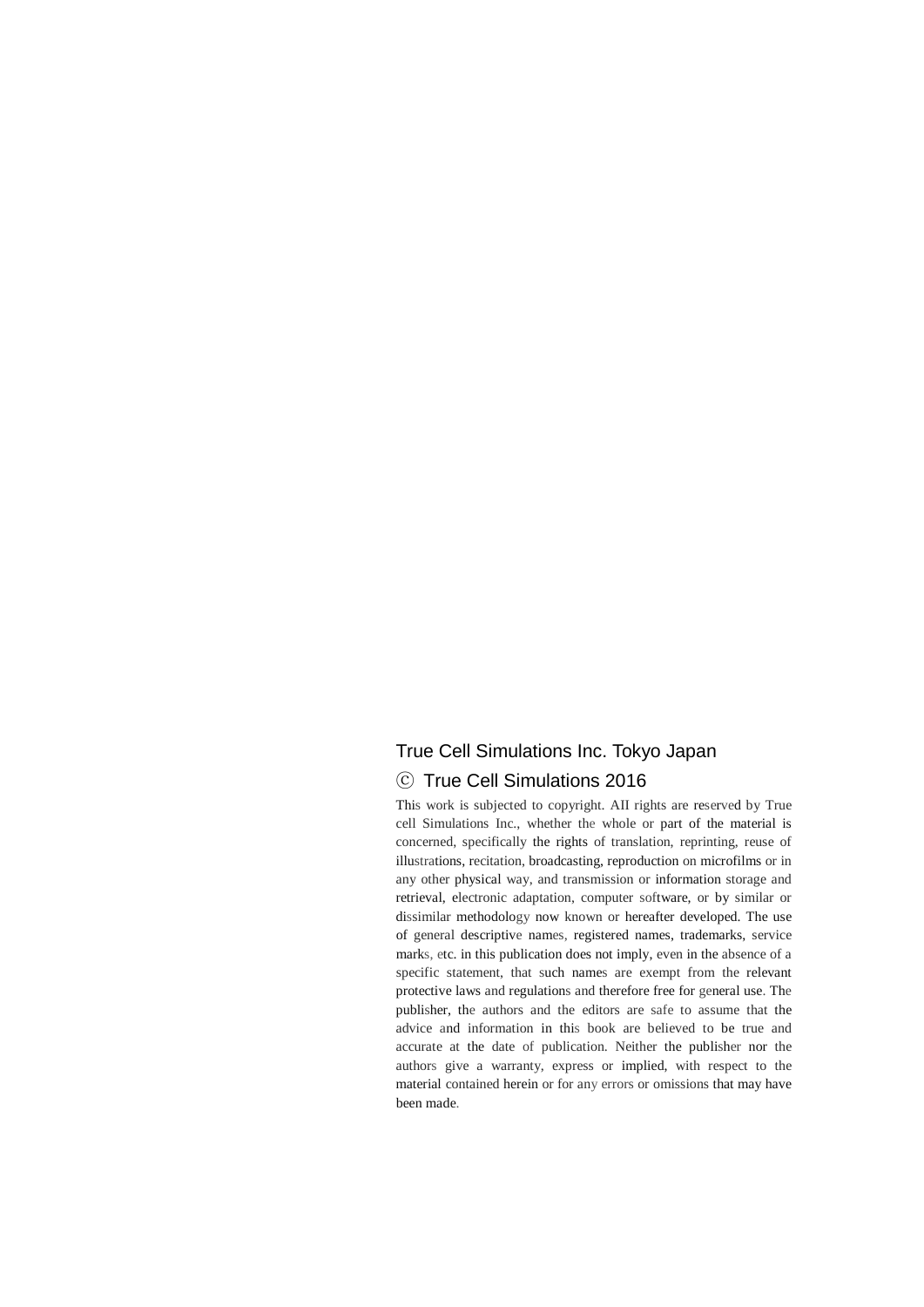# **Contents**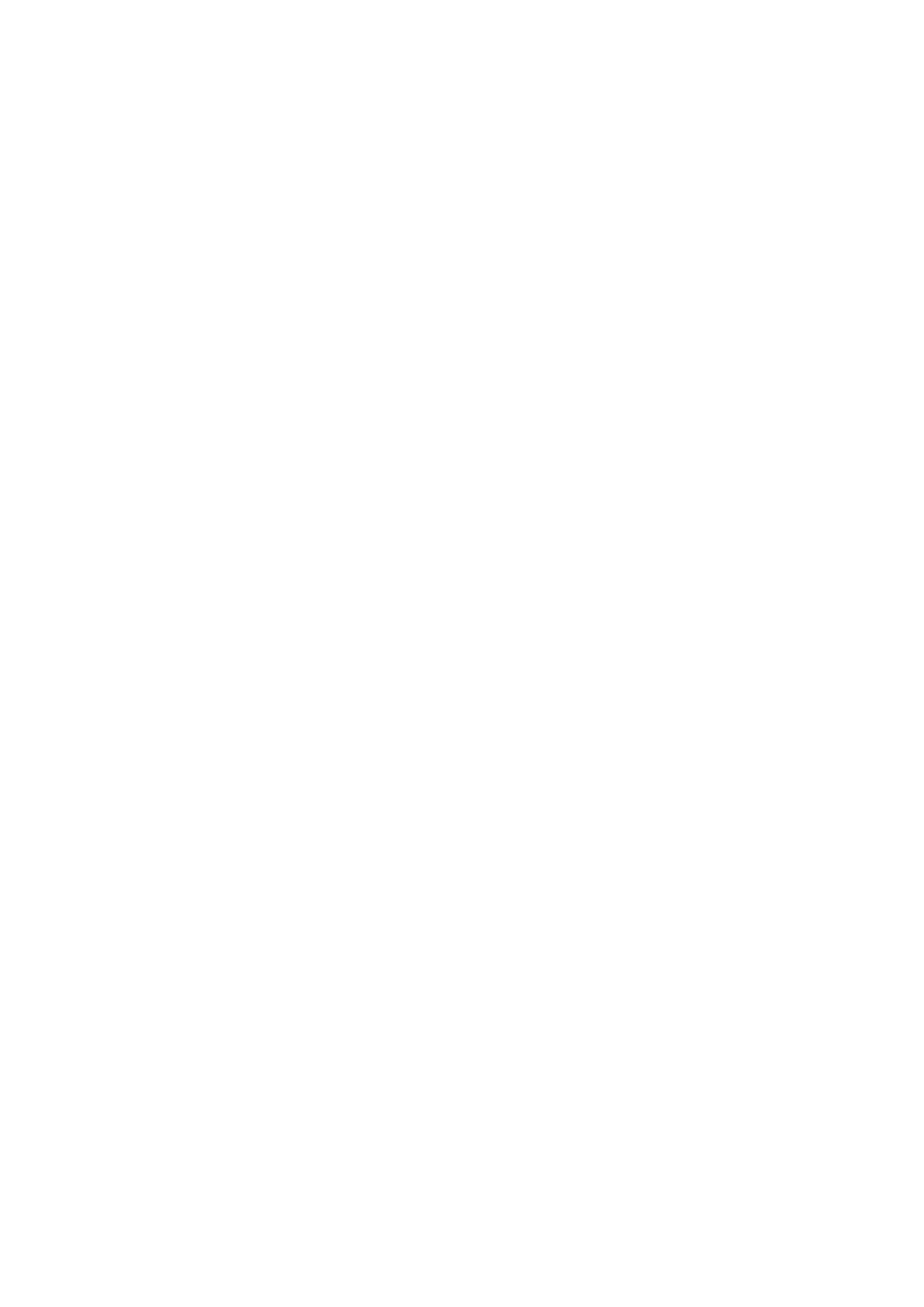

## <span id="page-4-0"></span>**Introduction**

This is an accompanying eBooklet with ["Learn Pathway Simulation in 10 pages"](http://engl.tc-simulations.com/dummy%ef%bc%91/dummy2/learn-pathway-simulation-in-10-pages/). In pathway simulation, interactions between proteins are commonly modeled as a set of biochemical reactions, and time-evolved changes in the protein concentrations are numerically integrated by a computer. Collaborative papers between experimental and pathway simulation are increasing.

In pathway simulation, however, an important aspect in real cells is missing, which is the spatial extent of a cell. A cell is small, but there still exists spatial inhomogeneity within it. For example, a mRNA is reported to be localized at a subcellular compartment during an early embryogenesis. In mature cells, localization of actin regulating proteins in migrating cells is well documented. One prominent example of protein localization is seen in a neuron, where different proteins are localized in different subcellular regions of dendrites, soma, and an axon. These subcellular localization is observed in yeast, drosophila, and in mammals strongly suggesting its functional importance in a cell<sup>[1](#page-0-0)</sup>. In addition, a chemical reaction does not proceed homogeneously within a cell. Different reactions proceed at different subcellular compartments. Distinct reactions proceed in the cytoplasm and in the nucleus, which are easily expected because these are separated by lipid bilayers. Within the cytoplasm, however, different reactions can proceed at different sub-regions in the cytoplasm. These strongly suggest again that intracellular space plays pivotal roles for cellular functioning.

The final goal of simulation in molecular cell biology is the whole cell simulation. This leads to a conclusion as an inevitable consequence, that is, the simulation should include space in a model realizing inhomogeneous distribution of proteins, spatially localized reactions, and interactions between subcellular regions. Cell simulation is the one realizing these. In this eBooklet we discriminate simulation with and without spatial dimensions by calling "cell simulation" and "pathway simulation", respectively<sup>[2](#page-4-1)</sup>. More than 90% of simulations in literatures seem to be pathway simulation. There are several reasons for this: 1) it is not clear what we can obtain more than pathway simulation; 2) no software for cell simulation is found; 3) the analysis of cell simulation is much more difficult than pathway simulation. Point 1) is misunderstanding. We can reach novel findings by cell simulation that is never reached by pathway simulation. An example is shown in Chapter 4. Point 2) is easily solved by using our A-Cell software for cell simulation. Point 3) is true.

By 4D cell simulation, we can reach to unexpected results that are essential for understanding cellular functions and mechanisms. In this eBooklet, we describe bases for 4D cell simulation, which is not difficult. We hope that readers understand the bases for their 4D cell simulation.

<span id="page-4-2"></span><sup>1</sup> e.g. Postma, M., et al., Mol.Biol.Cell, 2003; Pertz, O., et al., Nature, 2006; Thery, M., et al., PNAS, 2006; Shahbabian, et al., Cell.Mol.Life Sci., 2012.

<span id="page-4-1"></span><sup>&</sup>lt;sup>2</sup> We use "4D cell simulation" instead of "cell simulation" to discriminate those from pathway simulation more clearly. 4D = temporal dimension  $(1D)$  + spatial dimension  $(3D)$ .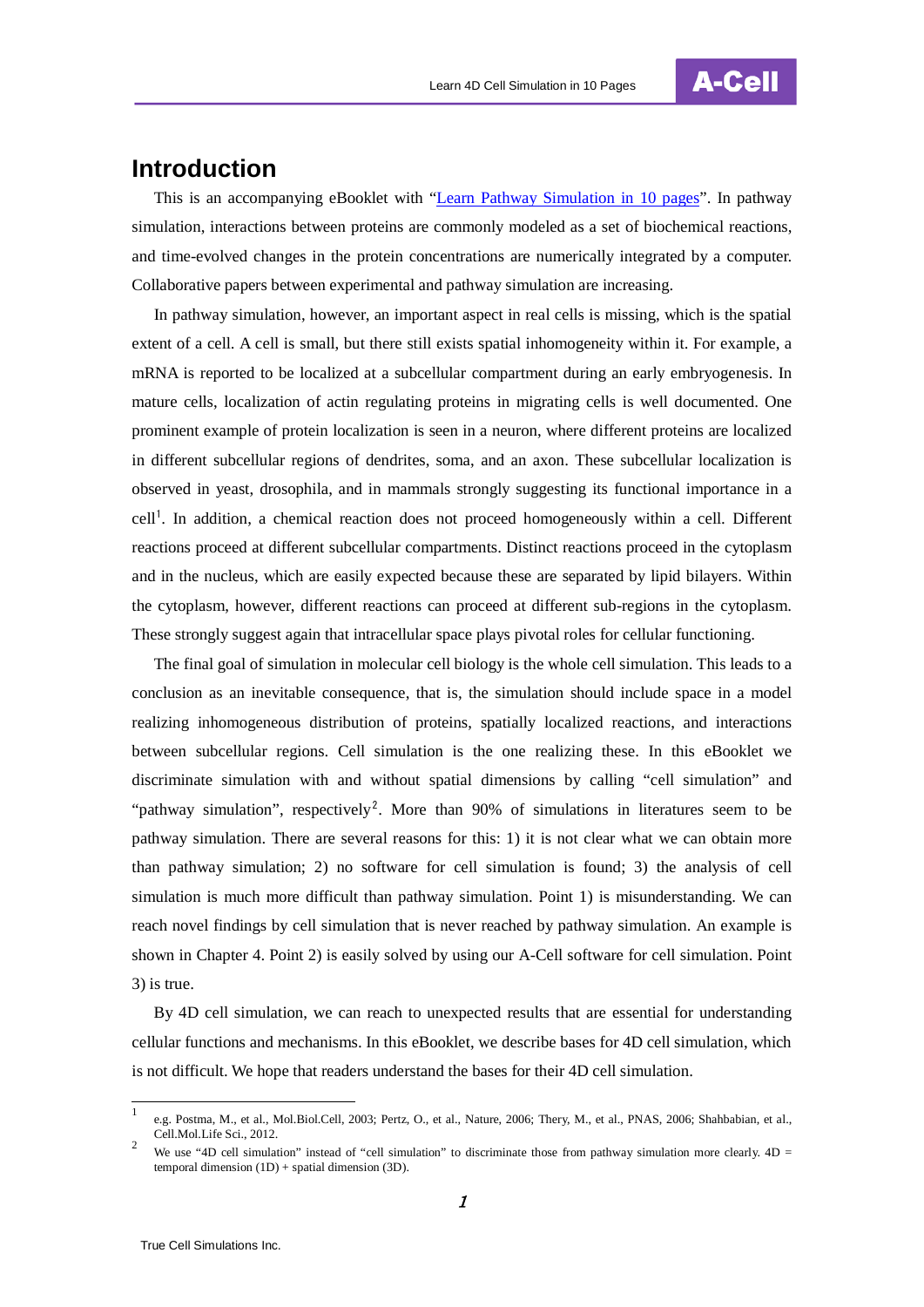A-Cell

#### <span id="page-5-0"></span>**Chapter 1 What Is Different from Pathway Simulation?**

As described in Introduction, cell simulation employs modeling of 3D space in addition to pathway diagram enabling simulating localized protein activation and its spatial spreads. This is the difference between cell simulation and pathway simulation. More specifically, cell simulation

enables us spatial signal transduction starting at receptors on the plasma membrane to the nucleus (Figure 1). To realize this, we should embed different reactions at different cellular sub-regions as well as transmit the signal of protein activation to spatially distant location. Thus proteins should 'move' within a [3](#page-4-2)D space<sup>3</sup>. Thus the essential difference is that in 4D cell simulation movement/translocation of proteins are involved, which is neglected in pathway simulation.



There are three potential mechanisms of movements to be

considered: diffusion, transportation, and mobility<sup>[4](#page-5-1)</sup>. Diffusion is a random movement of molecules by thermal energy in microscopic view, but it is a gradual spreading of an ink droplet in water in macroscopic view. Transportation is the active transport of proteins by motor protein such as kinesin. Mobility is a movement by a gradient of electrical potential. Among them, diffusion is described in this eBooklet because it is the basis for cell simulation.

There might be no comprehensive lecture on diffusion in the present molecular cell biology. However, diffusion is the most important mechanism by which signal is transmitted to the distant location in a cell. Thus, diffusion is essential in 4D cell simulation. Spatial difference in the concentration is the driving force of diffusion, and Fick's first low describes the flux by diffusion  $J_{diff}$ (mol/m<sup>2</sup>/s), which is the amount of a substance flowing through a unit area in a unit time.

$$
J_{diff} = -D \frac{\partial c}{\partial x} \tag{1}
$$

where D is the diffusion coefficient (m<sup>2</sup>/s), and  $\partial C/_{\partial x}$  is the spatial gradient of concentration  $(mol/m<sup>4</sup>)$ . When concentrations at two positions with distant  $\Delta x$  are  $C_1$  and  $C_2$  (Figure 2), discretized spatial gradient is as follows:



Figure 2 Flux by diffusion.

spatial gradient = 
$$
\frac{c_2 - c_1}{\Delta x}
$$
 2)

<span id="page-5-2"></span>This indicates that larger the concentration difference and smaller the spatial distance, flux  $J_{diff}$  is

It is thought that electromagnetic field is not important in the signal transduction in a cell except voltage-sensitive channels. This view leads to an important consequence that movement of proteins is essential for signal transduction, because direct binding between proteins is required for the signal transduction.

<span id="page-5-1"></span>While pressure can cause the movement of molecules, its effect is negligible in a cell.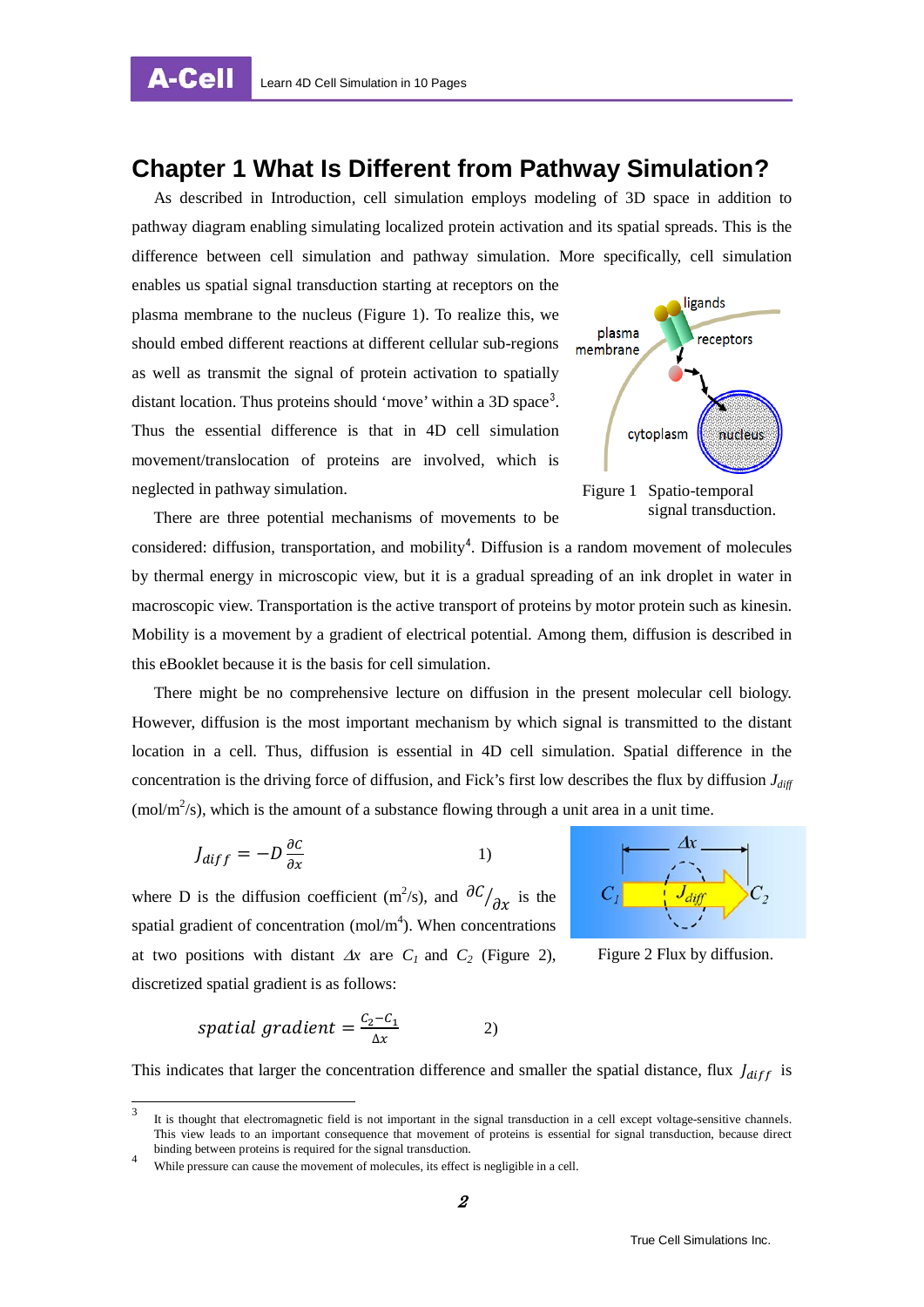

larger. *D* is the constant of the proportionality, which ranges  $10^{-12} \sim 10^{-10} \text{m}^2/\text{s}$  for most proteins.

Equation 1) provides us an important equation that gives us a measure of spatial spread  $\lambda$  (m) of molecules at time t after the start of diffusion, where molecules were confined at *x=0* at *t=0*.

$$
\lambda^2 = 2Dt \qquad \text{1D}
$$
  

$$
\lambda^2 = 4Dt \qquad \text{2D} \qquad \text{3}
$$
  

$$
\lambda^2 = 6Dt \qquad \text{3D}
$$

Note that the equation depends on the spatial dimension. If *D* of a protein is  $10^{-11}$ m<sup>2</sup>/s, it will reach 14.5 µm ( $=\sqrt{2 \cdot 10^{-11} \cdot 10}$ ) from the origin 10 s after the start of diffusion in 1D diffusion. Equation 3) is frequently used in the validation and analyses of 4D cell simulation results.

> Equation 3) for 1D is derived as follows. (This note can be skipped.) Let's start at continuity equation, which describes local mass conservation as follows:

$$
\frac{\partial C}{\partial t} = -\frac{\partial J_{diff}}{\partial x}
$$
 (A1)

This indicates that the change in the amount in a volume of interest is equal to the amount flowing into or out of a volume indicating that there is neither generation nor sink of molecules in a volume. On the other hand, we get Equation A2) by differentiating Equation 1) with respect to *x*.

$$
\frac{J_{diff}}{\partial x} = -D \frac{\partial^2 C}{\partial x^2}
$$

By substituting A2) into A1), we get famous diffusion equation as follows:

$$
\frac{\partial c}{\partial t} = D \frac{\partial^2 c}{\partial x^2} \tag{A3}
$$

Integrating Equation A3) by the boundary conditions where  $C=1$  at  $x=0$ ,  $C=0$  at *x*>*0*, and  $\int_{-\infty}^{+\infty} C \cdot dx = 1$  at t=0 yields a solution for 1D diffusion equation.

$$
C = \frac{1}{\sqrt{4\pi Dt}} \exp(-\frac{x^2}{4Dt})
$$

On the other hand, Gaussian distribution with mean and standard deviation of  $\mu$ and  $\sigma^2$ , respectively is as follows:

$$
f = \frac{1}{\sqrt{2\pi\sigma^2}} \exp\left(-\frac{(x-\mu)^2}{2\sigma^2}\right) \quad \text{A5}
$$

By comparing Equations A4) and A5), A4) is found to be a Gaussian distribution with  $\mu=0$  and  $2\sigma^2 = 4Dt$  yielding  $\sigma^2 = 2Dt$ .  $\sigma$  is a measure of a spread, and hence  $\lambda$  gives us a measure of spatial spread of diffusing molecules.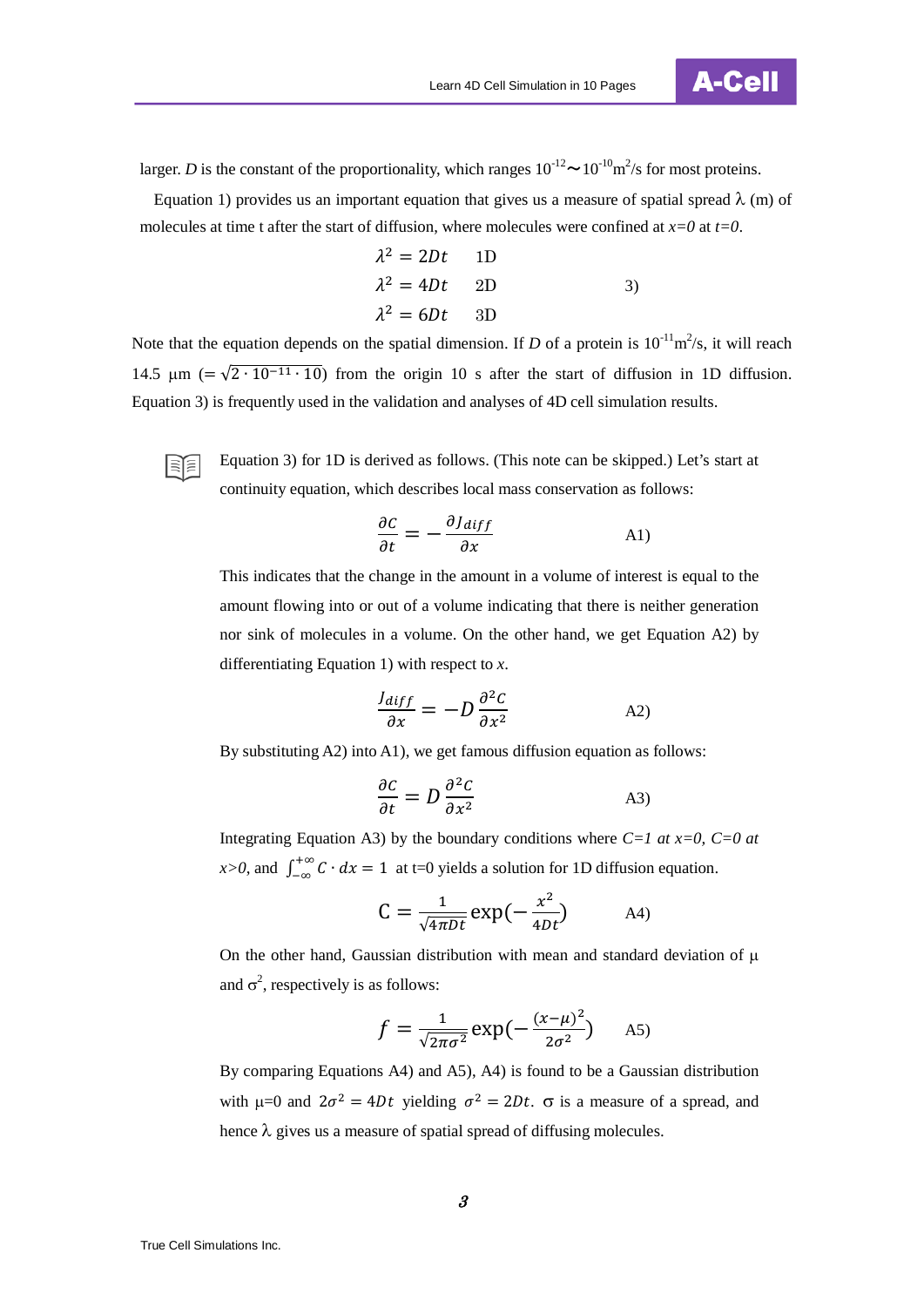#### <span id="page-7-0"></span>**Chapter 2 Inside Cell Simulation**

In Chapter 1, we have described that (1) cell simulation is different from pathway simulation in that 'movement' of proteins is simulated, (2) diffusion is the basic mechanism for 'movement' of proteins, and (3) Fick's first law is used for calculating diffusion. These are conceptual bases and basic principles for cell simulation. In this chapter, we describe how cell simulation is realized from these bases.

First, we need to manage 3D space. Commonly employed method to manage 3D space is to divide a 3D shape into small volumes<sup>[5](#page-5-2)</sup>. We call one small volume a compartment. This method enables us to divide a given shape into many compartments filling the inside of the shape. In addition, localized reactions in a shape are realized by embedding different reactions to localized compartments. The same reactions are assumed to proceed simultaneously and homogeneously within a single compartment<sup>[6](#page-7-1)</sup>. Diffusion is approximated by calculating  $J_{\text{diff}}$  between adjacent compartments using Fick's first law (Figure 3)<sup>[7](#page-7-2)</sup>. Thus, reaction and diffusion are coupled together in 4D cell simulation. These are mechanisms inside the cell simulation.

Next, we discuss how reactions and diffusions are coupled into a single differential equation with respect to each protein in a compartment. Reactions can be converted into differential equations as discussed in an eBooklet ["Learn Pathway Simulation in 10 pages"](http://engl.tc-simulations.com/dummy%ef%bc%91/dummy2/learn-pathway-simulation-in-10-pages/). compartment receptor Fick's first law is also a differential equation. Therefore these two

types of differential equations are linearly combined as follows:

$$
\frac{\partial C}{\partial t} = \left(\frac{\partial C}{\partial t}\right)_R + \left(\frac{\partial C}{\partial t}\right)_D \tag{4}
$$

Equation 4) is called a reaction-diffusion equation, and the first and the second terms on the right are reaction and diffusion terms, respectively. An example for 1D with three compartments is shown in Figure 4. If we focus on the middle compartment, it has only two adjacent compartments. Let cross sectional area between compartments be S, and distance between centers of two compartments be L. In this example, it is assumed that the same reaction is embedded to all compartments but with different concentrations.



Figure 3 Activation spread in a discretizing shape into compartments. In this 2D example, protein 1 (blue) is activated at a receptor compartment (red) and begins to diffuse into all over the shape activating protein 2 (yellow). Compartments with cell membrane are shown in gray.

<span id="page-7-3"></span> <sup>5</sup> Several methods of division can be applied including triangles or quadrilateral for 2D and tetrahedrons or hexahedrons for 3D shapes. In this eBooklet division by quadrilateral for 2D and hexahedrons for 3D is assumed. There might be some problems for these divisions, however, such problems can be negligible and/or avoidable in cell simulation.

<span id="page-7-1"></span> $6$  If the size of compartments is small, this assumption will be valid.

<span id="page-7-2"></span><sup>7</sup> We cannot avoid errors in the calculation of diffusion since the size of the compartment is larger than zero. This is a volume discretizing error, which can be compared to the error arising from the non-zero calculation time step in pathway simulation. We should compromise between errors and realistic simulation time in running simulation.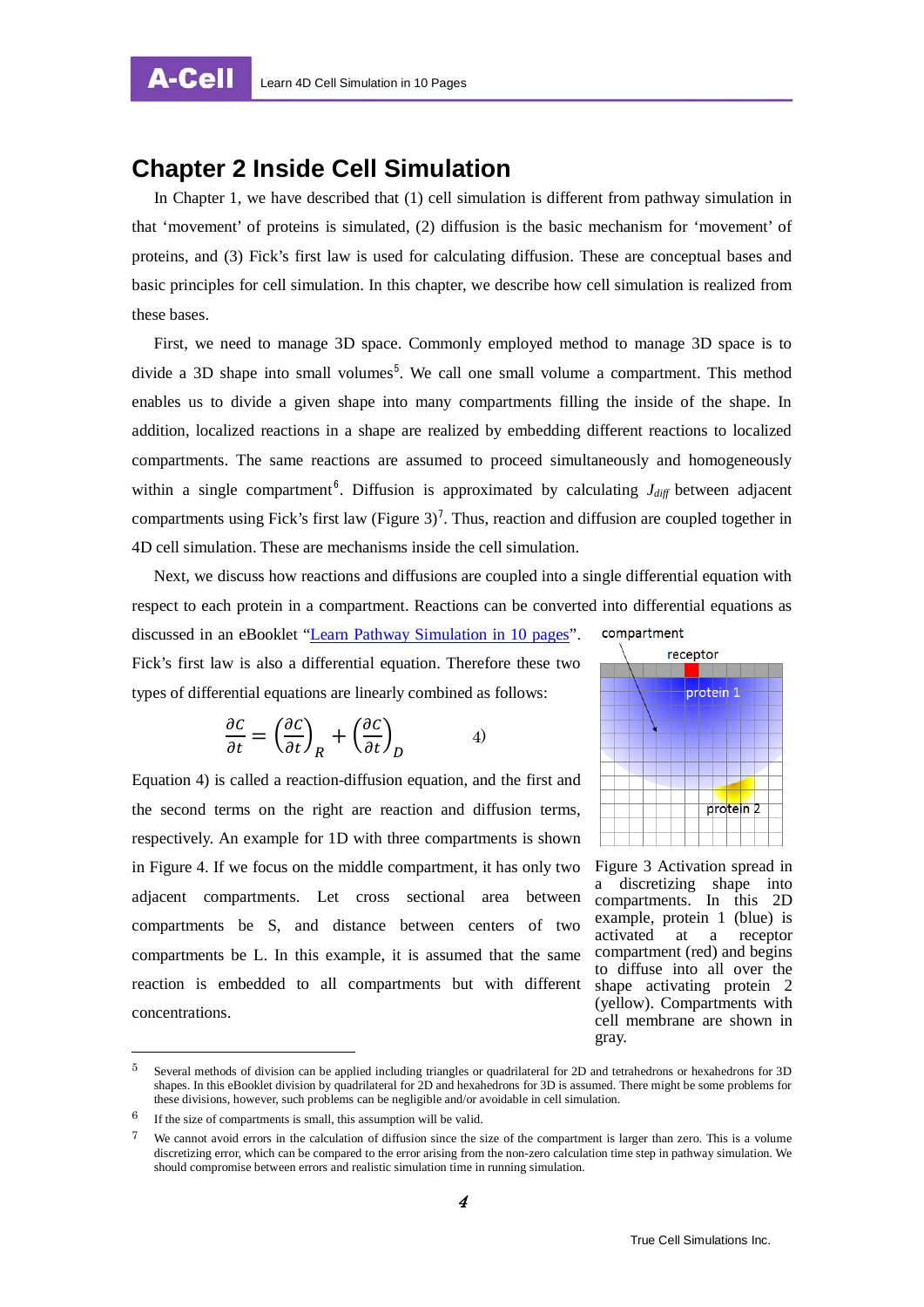



Figure 4 Basic mechanism of reaction-diffusion simulation.

If we consider the center compartment (compartment 2), the differential equation for reaction of molecule F is described in a discretized form as follows:

$$
\left(\frac{\Delta F_2}{\Delta t}\right)_R = k \cdot A_2 \cdot B_2
$$

The differential equation between adjacent two compartments is discretized in a discretized form as follows:

$$
\left(\frac{\Delta F_2}{\Delta t}\right)_D = D_F \frac{F_1 - F_2}{L} S + D_F \frac{F_3 - F_2}{L} S
$$

Thus we obtain discretized reaction-diffusion equation by combining these two equations.

$$
\frac{\Delta F_2}{\Delta t} = k \cdot A_2 \cdot B_2 + D_{F_2} \frac{F_1 - F_2}{L} S + D_{F_2} \frac{F_3 - F_2}{L} S \tag{5}
$$

This is the discretized reaction-diffusion equation for molecule F in compartment 2. If there are other reactions with respect to F, additional reaction terms are included. If the shape is 2D or 3D, additional diffusion terms between adjacent compartments are included because the number of adjacent compartments is increased to 4 or 6. Equations for compartments 1 and 3 are derived by using  $A_1$ ,  $B_1$ ,  $F_1$  and etc. instead of  $A_2$ ,  $B_2$ ,  $F_2$ , which can be easily derived by referring Equation 5). By preparing Equation 5) for all molecules and for all compartments, we can run simulation by the similar methods as described in an eBooklet ["Learn Pathway Simulation in 10 pages"](http://engl.tc-simulations.com/dummy%ef%bc%91/dummy2/learn-pathway-simulation-in-10-pages/).

As shown in this chapter, equations to be calculated in cell simulation are not complex, because it is a linear combination of equations for reaction and diffusion. However, we need to write 10,000 equations of for each molecule if there are 10,000 compartments. In addition, we should write them carefully without mistakes in the connections between adjacent compartments. This is time consuming and almost unrealistic when the shape is complicated and divisions are large. Thus we need specialized software. A-Cell is unique software for this purpose. A-Cell generates shapes that are divided into compartments, and also generates simulation programs with connecting information between compartments in a shape. Thus A-Cell makes 4D cell simulation realistic.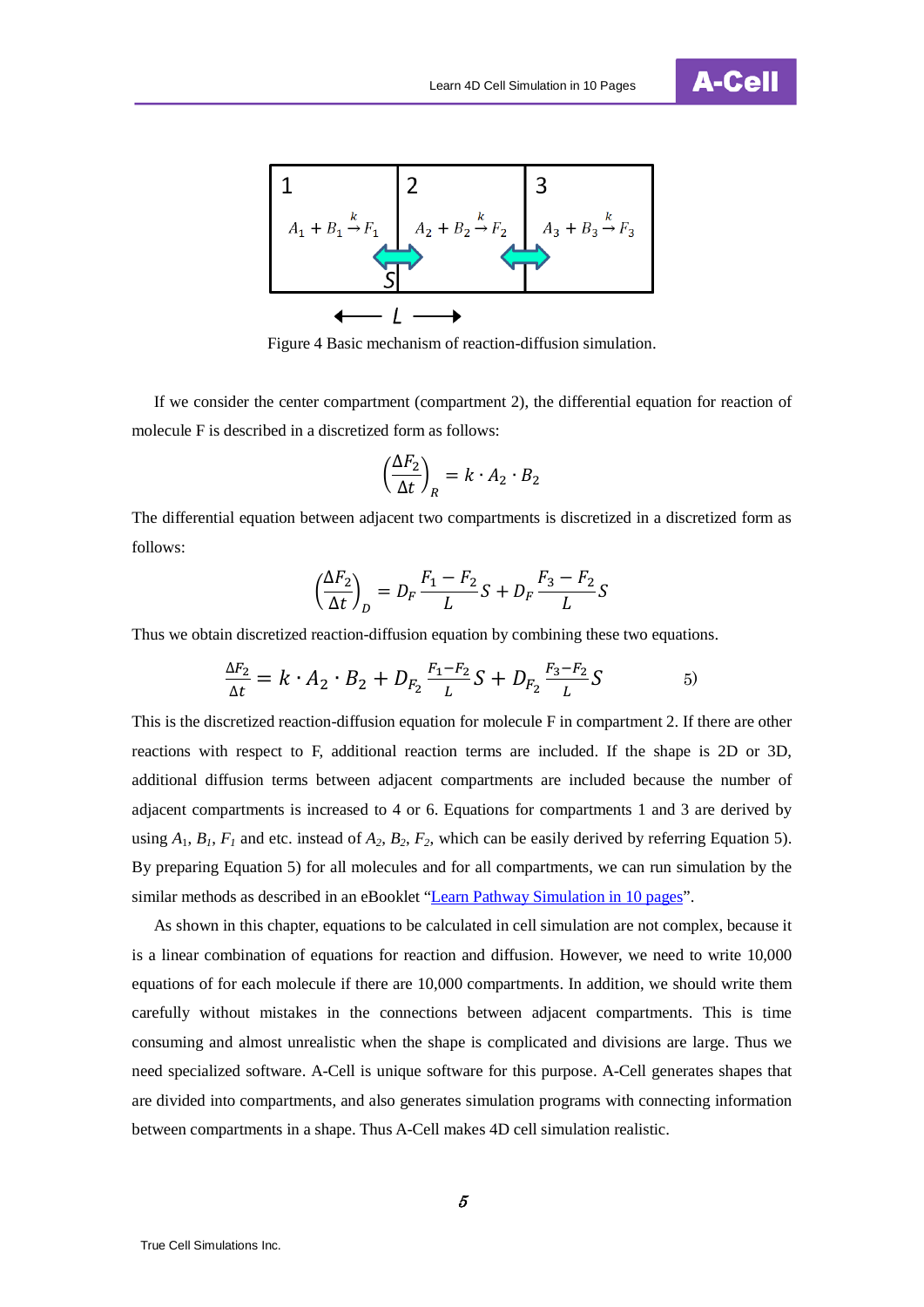### <span id="page-9-0"></span>**Chapter 3 Why Do We Need Cell Simulation?**

We described in Introduction that the final goal of simulation in molecular cell biology is the whole cell simulation, and hence, simulation should be spatio-temporal. In this chapter, we show four essential pints that cell simulation can manage but pathway simulation cannot, indicating critical importance of cell simulation.

**1) Investigating roles of shape of a cell and its intracellular structure:** Each cell possesses unique shape and intracellular structure. Cell changes its shape and structure according to microenvironment surrounding it. Cell simulation can investigate these effects, but pathway simulation cannot.

**2) Discrimination of membrane (2D) and cytoplasmic (3D) reactions:** There are so many

membrane reactions in addition to bulky cytoplasmic (aqueous) reactions. Proteins shuttle between the cytoplasm and the membrane by posttranslational modifications. Then, the question is what the difference is in terms of reaction speed<sup>[8](#page-7-3)</sup>. Figure 5A shows spreading of molecules in 1D, 2D and 3D space after  $4t_0$  starting at  $t_0$ . By the increase in the spatial dimension, molecular spreading is larger, and the concentration at the center is lower. This indicates reaction in 2D is more advantageous than 3D because molecules are more crowded for a longer period of time in 2D.



Next we compare number of collisions in unit time in 2D and 3D with the same average inter-molecular distance and diffusion coefficient using stochastic particle simulation (Figure  $(5B)^9$  $(5B)^9$ . Horizontal axis is the concentration in 3D. If the ratio

NC<sub>2D</sub>/NC<sub>3D</sub> is larger than 1, the number of collisions in 2D is larger than 3D, and hence the reaction is expected to proceed faster in 2D. As shown in Figure 5B, the ratio is larger than 1 at concentration below [10](#page-9-2)0  $\mu$ M<sup>10</sup>. Thus translocation of proteins between the cytoplasm and the membrane can regulate the reaction. This regulation cannot be simulated without  $4D$  cell Simulation<sup>[11](#page-9-3)</sup>.

**3) Importance of amount as well as concentration:** Concentration is a major variable in pathway simulation. However, the amount is also an important variable. This importance is shown here by an example in an eBooklet ["Learn Utilization of Cell Simulation in 10 pages"](http://engl.tc-simulations.com/a-cell/). MT1-MMP is a membrane type ECM degrading protein. MT1-MMP is inhibited endogenous soluble inhibitor

8 This and related topics have a long history. Cf. McCloskey, M.A., et al., JBC., 102 (1986) 88; Orr, G., et al., Biophys.J., 89 (2005), 1362; Knight, J.D., Biophys.J., 99 (2010), 2849; Weiß, K., et al., Biophys.J., 105 (2013), 455; Boggara, M., et al., BBA, 1828 (2013), 419.<br>
Ichikawa, K., et al., Physical Biol., 7 (2010), 046010.

<span id="page-9-4"></span><span id="page-9-1"></span>

<span id="page-9-2"></span><sup>10</sup> The difference in diffusion coefficient in 2D and 3D possibly changes the result. However, 2D reactions might provide another advantageous mechanism, in which diffusion barriers by cortical actin mesh can restrict the area of molecular diffusion (pickets model).<br>Translocation of proteins between membrane and the cytoplasm and 2D and 3D diffusion

<span id="page-9-3"></span>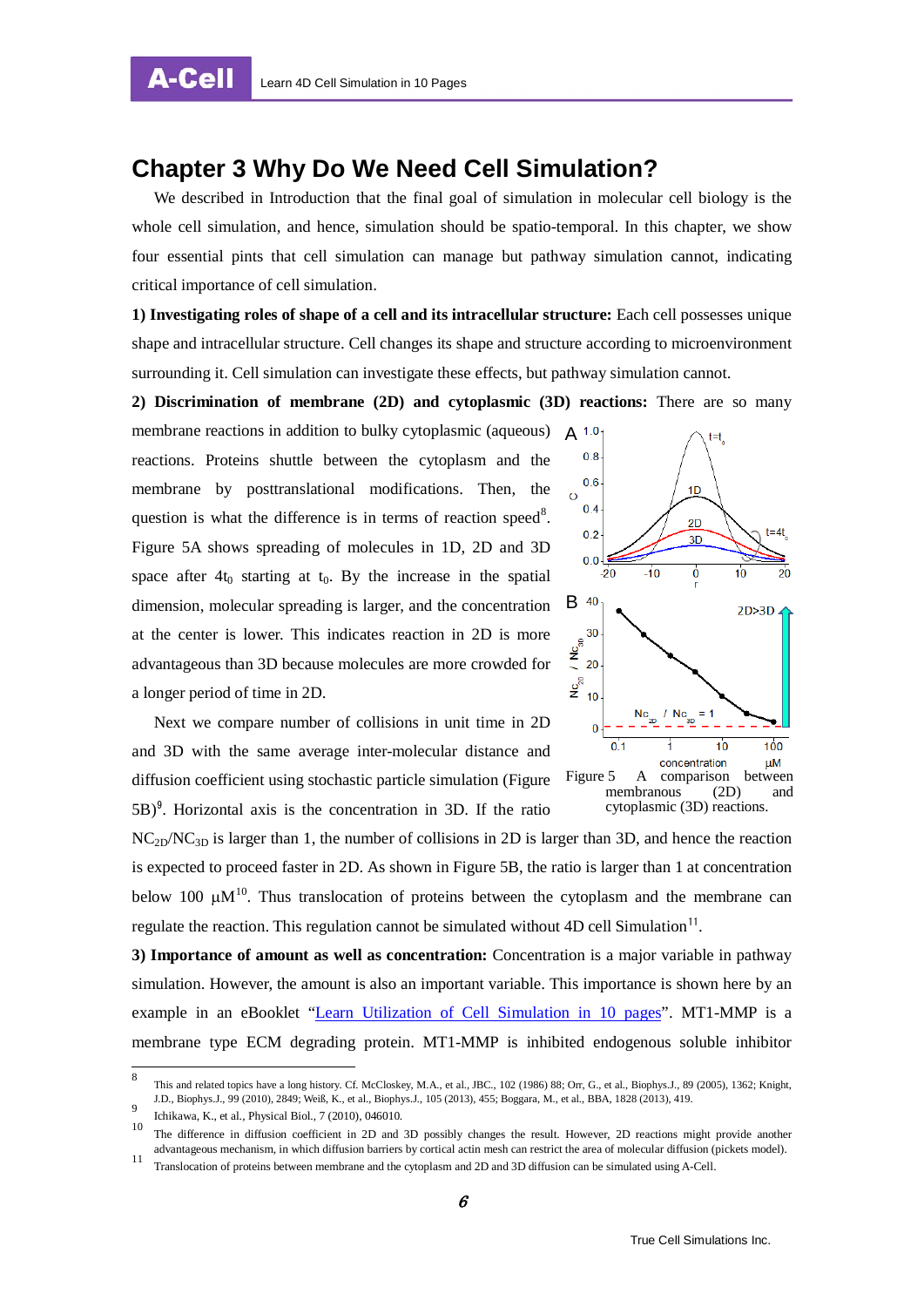

TIMP-2. Pathway simulation replicated the ECM degradation observed in vitro (red line in Figure 6). In experiments, MT1-MMP expressed at a confined region on the membrane (orange puncta in the inset of Figure 6). Then we ran 4D simulation for a region indicated by a white square. MT1-MMP was assumed to be highly expressed at a red circular region. TIMP-2 diffused in all regions of the shape. It was surprising to find that almost no degradation of ECM was seen by 4D simulation with

the same parameter values as those of pathway simulation (blue line in Figure  $6^{12}$  $6^{12}$  $6^{12}$ . Then we ran simulation by stopping diffusion of TIMP-2. This leads to an almost identical result as pathway simulation (pink line in Figure 6), indicating that in 4D simulation, TIMP-2 is supplied to the region of MT1-MMP by diffusion, by which MT1-MMP was fully suppressed<sup>13</sup>. Thus, the amount of TIMP-2 plays an important role, which can be properly simulated by 4D simulation but not by pathway simulation.

**4) Pattern formation:** As described in Introduction, localization of proteins is frequently observed in a cell. Here we call pattern when a system is neither random nor uniform. Patterns can emerge in 4D cell simulation from random or uniform distribution of molecules. Figure 7 shows an example of 4D cell simulation for actin regulating proteins, which is important to cell migration<sup>14</sup>. A small G protein Cdc42, Rac and Rho play differential roles in regulating F-actin dynamics (Figure 7A). Simulation results showed distinct spatial distributions for these proteins (Figure 7B), which were thought important for cell migration and/or change in the shape. These were never obtained by pathway simulation.



Figure 6 Comparison of 4D cell and pathway simulation in ECM degradation by MT1-MMP.



We have shown four essential points that are managed by 4D cell simulation but not by pathway simulation. These indicate that 4D cell simulation is essential to simulate functions and mechanisms of a cell, and suggest that it is a powerful tool in revealing cellular mechanisms.

<span id="page-10-2"></span><sup>&</sup>lt;sup>12</sup> Hoshino, D., et al., PLoS Comp.Biol., 8(2012), e1002479; Watanabe, A., et al., PLoS Comp.Biol., 9(2013), e1003086.

<span id="page-10-0"></span> $\frac{13}{14}$  Parameter values were found in published papers

<span id="page-10-1"></span>Maree, A.F.M., PLoS Comp. Biol., 8(2012), e1002402.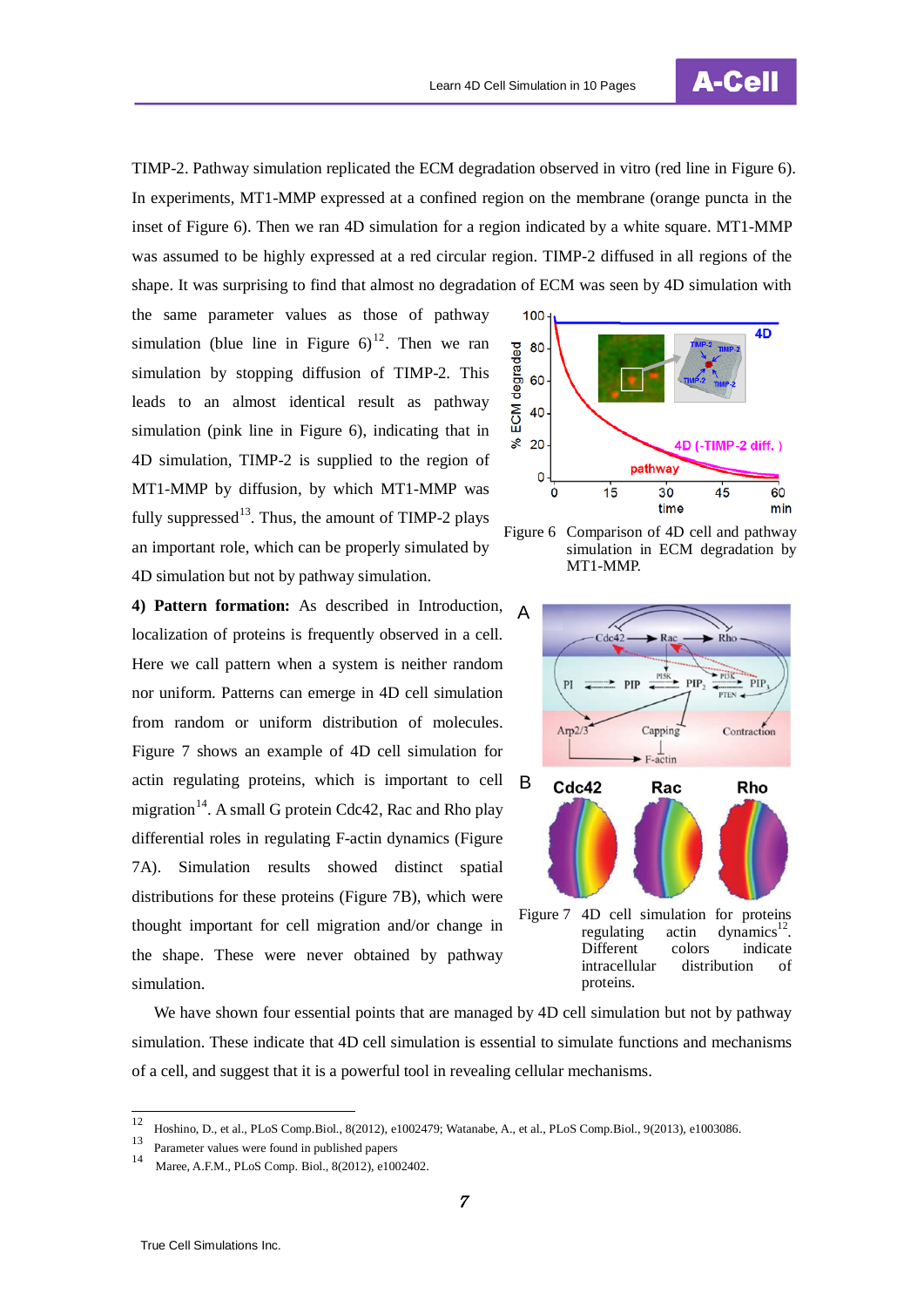A-Cell

#### <span id="page-11-0"></span>**Chapter 4 An Example of Cell Simulation by A-Cell**

In this chapter an example of cell simulation is shown aimed at illustrating its importance. Cell simulation can provide us new findings that are not reached by pathway simulation<sup>[15](#page-10-2)</sup>. NF- $\kappa$ B is a transcription factor activated by cytokines such as TNF-α. Upon activation of NF-κB, it translocate from the cytoplasm to the nucleus, where it regulates gene expression profile (Figure 8). Its signaling cascades are as follows:

TNF- $\alpha$  receptor (plasma membrane)  $\rightarrow$  NF- $\kappa$ B activation (cytoplasm)  $\rightarrow$  gene expression (nucleus) Thus this signal transduction covers from the plasma membrane to the nucleus. Importantly the expression of IκB gene, which generates NF-κB inhibitory protein IκB, is enhanced by NF-κB. Thus a negative feedback loop emerges (Figure 8), leading to the repetitive translocation of NF-κB between the cytoplasm and the nucleus and generating oscillation of nuclear NF-κB.

Although there are more than 60 simulation papers published<sup>[16](#page-11-1)</sup>, no 4D cell simulation was reported. We wanted to investigate the effect of spatial parameters on the oscillation of NF-κB by constructing spherical cell model with the diameter of 50  $\mu$ m, and compared 4D cell simulation with pathway simulation (Figure 9). Reactions such as activation of NF-κB in the cytoplasm, translocation via nuclear membrane, and transcription in the nucleus were embedded to the corresponding sub-regions in the spherical cell model, and all proteins and mRNA were set to be diffused (Figure 9A). First we ran pathway simulation (red curve), and compared it with experiment (black dots), showing a good agreement with oscillation period of about 1.5 hrs (upper panel of Figure 9B)<sup>[17](#page-11-2)</sup>. Next we ran 4D cell simulation with the same values in all parameters. Surprisingly, however, the oscillation period was considerably prolonged to 5 hrs (lower panel in Figure 9B). This clearly indicated that the space had significant effect on the oscillation pattern of NF-κB.

Then we investigated how each spatial parameter affected the



Figure 8 NF-κB signal transduction.



Figure 9 Spherical cell model for NF-κB simulation (A) and comparison between pathway simulation (upper) and cell simulation (lower).

oscillation pattern. We tested five parameters including 1) diffusion coefficient, 2) nuclear to

<span id="page-11-3"></span><sup>15</sup> Ohshima, D., et al., PLoS ONE, 10 (2015), e0127633; Ohshima, D., et al., PLoS ONE, 9 (2014), e109895; PLoS ONE, 7 (2012), e46911.

<span id="page-11-2"></span><span id="page-11-1"></span><sup>16</sup> Ichikawa, K. et al., IET Systems Biology, 9 (2014), 41.

Sung, M.H., et al, PLoS ONE, 4 (2009), e7163.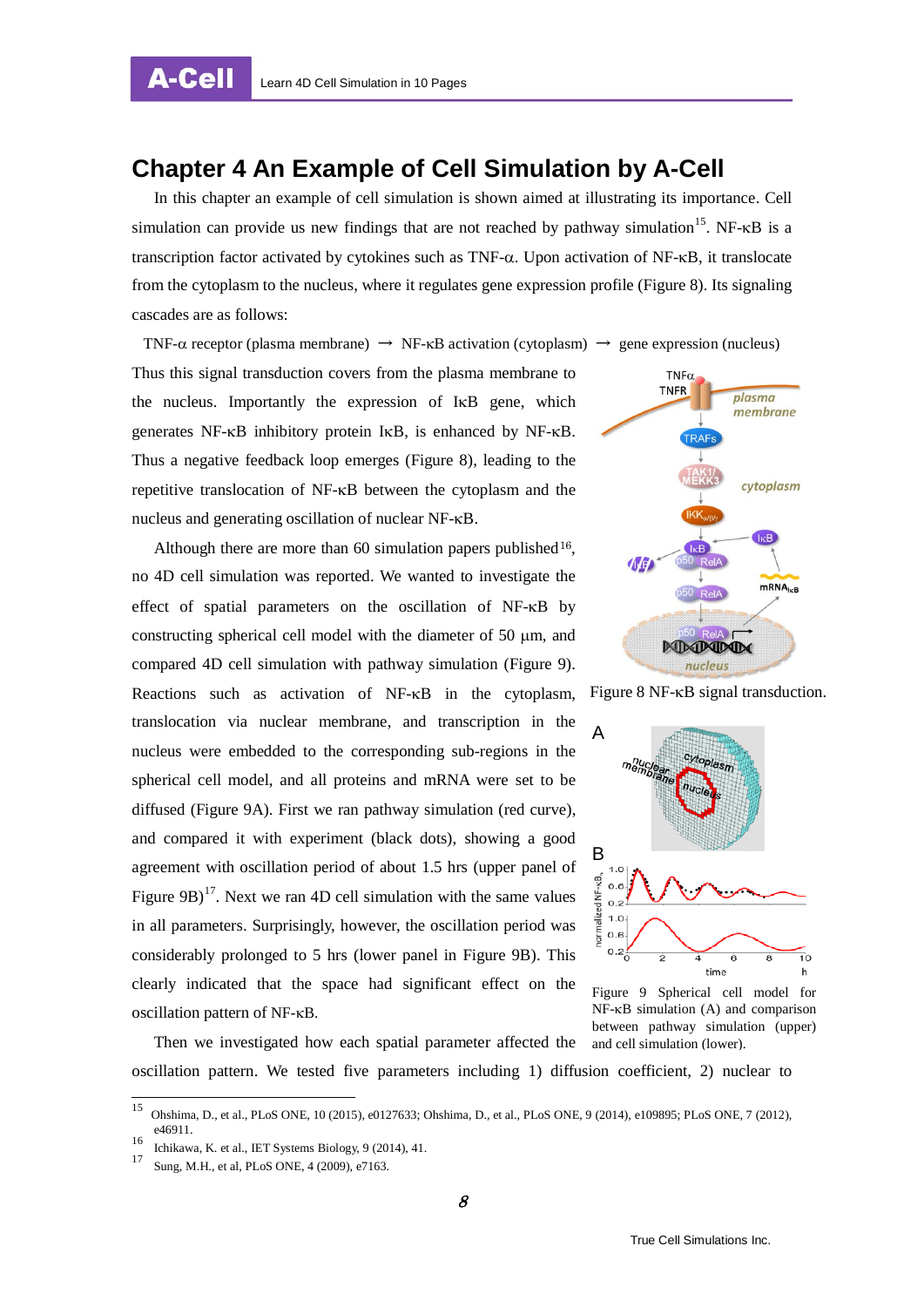

cytoplasmic volume ratio (N/C ratio), 3) transport via nuclear envelope, 4) cytoplasmic loci of IκB protein synthesis, and 5) shape of the nucleus. Although the diffusion coefficient is inherent to each protein, its effective value can be altered because of the crowding of mitochondria around the nucleus due to hypoxic condition<sup>[18](#page-11-3)</sup>. N/C ratio was reported to be altered by the increasing malignancy of cancer cells<sup>19</sup>. Transport via nuclear envelope was reported to be altered because of the senescence<sup>[20](#page-12-1)</sup>. The shape of the nucleus was also reported to be altered in some diseases and by age. The location of translation is not known. On the other hand, it was suggested that the oscillation pattern of nuclear NF- $\kappa$ B affected the gene expression profile<sup>[21](#page-12-2)</sup>. Thus investigating the effect of these spatial parameters was biologically important. However, experimental alteration of these parameters was not easy. Thus we investigated these by simulation because any parameters in simulation can be changed. After changing non-spatial parameters so as to get the same oscillation pattern as experiments, we ran 4D cell simulation by changing spatial parameters.

Summary of simulation results are shown in Figure 10. By increasing (red curve in Figure 10A) or decreasing (blue curve) N/C ratio, diffusion coefficient, and transport via nuclear envelope within a biologically relevant range, oscillation pattern, which is measured by frequency and persistency, was considerably changed from the control (black curve). The location of I<sub>KB</sub> protein translation also largely changed the oscillation pattern. While there was virtually no change by the change in the nuclear shape from a sphere to a cube keeping N/C ratio unchanged. Next we performed a detail analyses and found that translocation of cytoplasmic IκB to the nucleus specifically regulated frequency, while diffusion coefficient of mRNA and IκB, and transport of IκB mRNA from the nucleus to the cytoplasm specifically regulated persistency.



Figure 10 Spatial parameters changed the oscillation pattern of nuclear NF-κB.

Thus it was strongly suggested that spatial parameters regulated the oscillation pattern of NF-κB, and thus the gene expression profile. We can reach to these results by 4D cell simulation but not by pathway simulation. Thus 4D cell simulation is important to reveal the nature of the biological phenomena and their mechanisms.

<sup>&</sup>lt;sup>18</sup> Al-Mehdi, A.B., et al., Sci.Signal., 5 (2012.), ra47.

<span id="page-12-0"></span><sup>19</sup> Pienta, K.J., et. al., Cancer, 68 (1991), 2012.<br>20 King S.V., et. al., DDDC, 201 (2010), 28

<span id="page-12-1"></span> $\frac{20}{21}$  Kim, S.Y., et al., BBRC, 391 (2010), 28.

<span id="page-12-2"></span><sup>21</sup> Ashall, L., et al., Science, 324 (2009), 242.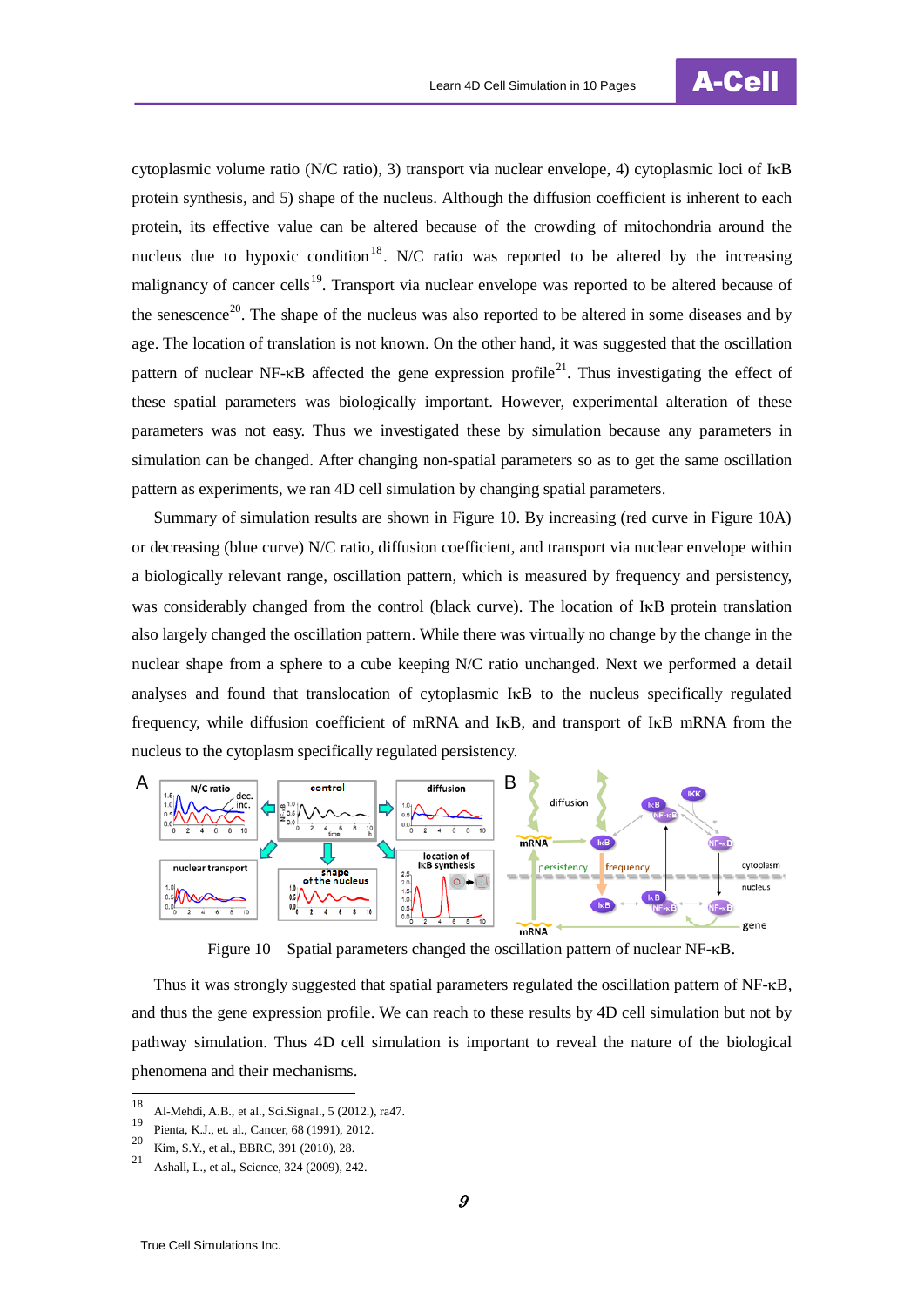#### <span id="page-13-0"></span>**Summary**

In previous chapters, we have first described the principle of 4D cell simulation, and next we have shown that the difference between 4D cell and pathway simulation existed in that 4D cell simulation included movement of molecules such as diffusion. We have also shown that special software is required because many repetitive descriptions are required for running 4D cell simulation. It is evident that 4D cell simulation is totally different from pathway simulation in which different names are used for the cytoplasmic and the nuclear species to discriminate protein location by name but not by spatial location. 4D cell simulation is also different from two compartment simulation, in which there are compartments for the cytoplasm and the nucleus for example, because this simulation cannot investigate the location of translation as described in Chapter 4. Storing IκB in the cytoplasm is essential for persistent oscillation of NF-κB, which was not discussed in Chapter3. In this case, the cytoplasm near and distant from the nucleus plays a different role. Two compartments simulation cannot distinguish this. Thus 4D cell simulations are essential for elucidating true mechanisms in a cell. We do not know the entire mechanisms for cellular functions. In this situation, attentive simulation is important, and would lead to reliable findings.

To close this eBooklet, we introduce one of our experiences. We presented localization of proteins within a tiny protrusion of which size was less than  $1 \mu m$ , and it persisted more than  $1 \, \text{s}$ . One researcher commented that he did not agree with our result, because a protein spread within 0.2 s according to Eq. 3) if D was  $10^{-11}$ m<sup>2</sup>/s. This was a good point, however, an important condition for applying Eq. 3) was missed. Eq. 3) assumes that all molecules are confined at a single point at t=0, and there is no molecular source. In our simulation, however, diffusing protein were activated by extracellular ligand, and activation persisted as long as the ligand existed, which served as a source for diffusion. Thus Eq. 3) was not applicable in our case. Figure 11 illustrates this difference. Upper two panels show molecular distribution by diffusion without any source.

Molecules are almost homogeneously distributed at time t. Lower two panels show diffusion with a source at the center. In this case, prominent molecular localization remains even at 66.7 times longer than the upper case. White lines indicate the spatial distribution along diameters. Eq. 3) is useful, but we should be careful in its application.

We described the bases of 4D cell simulation, its mechanisms, and its importance. 4D cell simulation is a powerful tool for elucidating cellular mechanisms, and we hope that it will be popular in the simulation of molecular cell biology.



Figure 11 Simulations of diffusion with (lower) and without a source (upper). In case without a source, molecules spread quickly. In case with a source, however, inhomogeneous distribution persisted for a much longer period of time. See Simple Diffusion and Source Diffusion i[n A-Cell models.](http://engl.tc-simulations.com/models/)